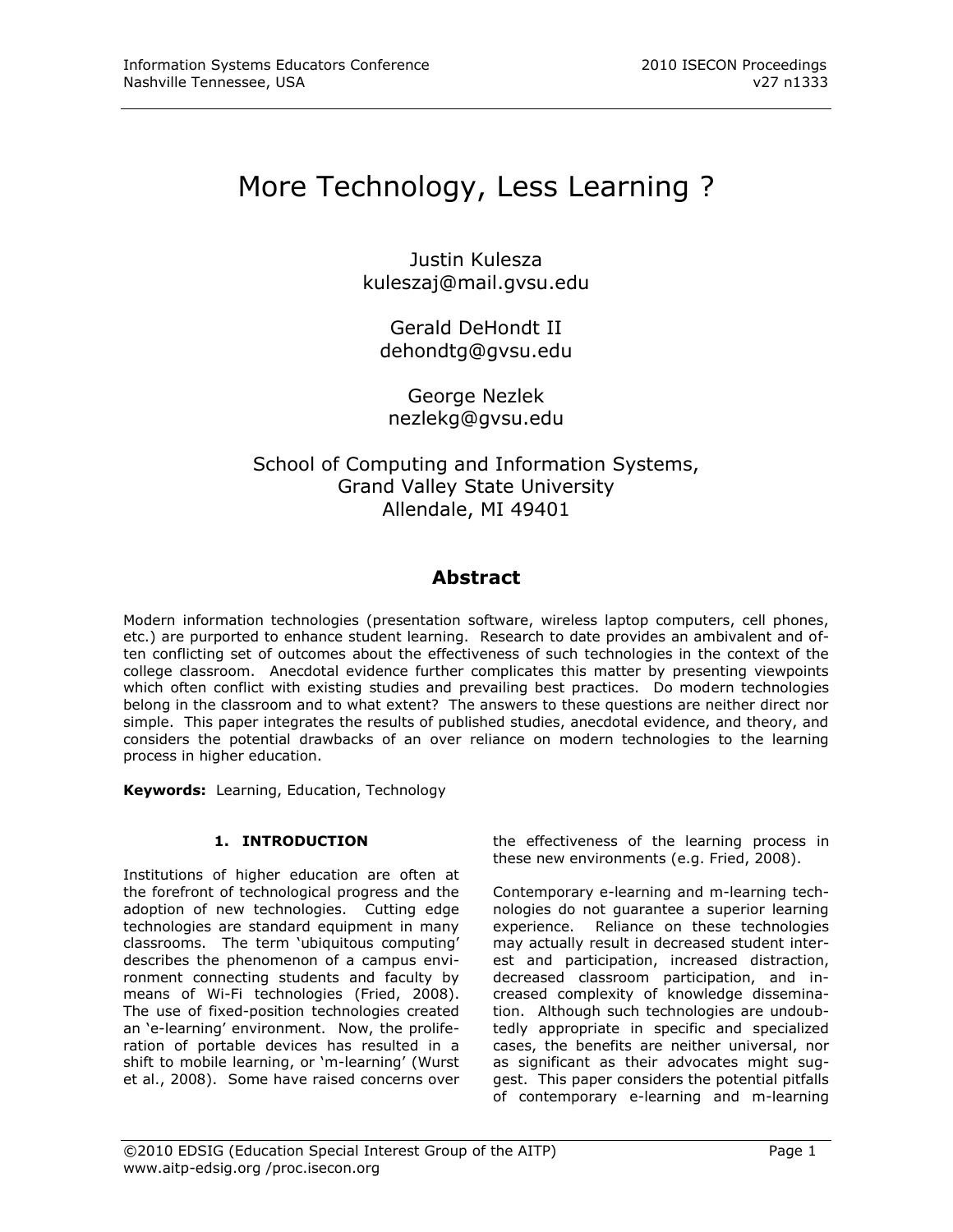technologies in higher education, and examines a view of best practices which can increase the chances that these technologies will help, rather than hinder the learning process.

#### **2. TECHNOLOGIES CONSIDERED**

We specifically consider the following three technology categories: presentation hardware and software, laptop and notebook computers, and cell phones and smart phones. These also encompass related software-based components (e.g. presentation software), and hardwarebased components (e.g. projectors). This serves as an informal aid to explaining and understanding current uses of technology in the classroom rather than suggesting a formal taxonomy.

These technologies are all intended to be used for the academic purposes of presentation, information retrieval, communication, or authoring within the classroom environment (Bugeja, 2007). Presentation hardware and software present data in a multi-media format, presumably to facilitate viewing of information and note-taking. Commonly used presentation platforms include Microsoft PowerPoint and course management software systems such as Blackboard and WebCT (Young, 2004). Laptop computers are used for note taking, to access the Internet for information retrieval and messaging, and author document management. The overwhelming majority of laptop computers are equipped for wireless Internet access (Young, 2006). Cell phones and smart phones may serve a similar purpose, but are differentiated by their much smaller form factors, and the use of cellular rather than local wireless networking. Like laptop computers, they are used for information retrieval and to send messages (Bugeja, 2007). The described functionalities are by no means the sole capabilities of these technologies, but reflect their typical roles in academic environments.

## **3. TECHNOLOGY AND LEARNING**

We now consider different aspects of technology use in university classrooms, and the extent to which it can interfere with the learning process, negating the benefits it would otherwise have. The previously noted effects of decreased student interest and participation, increased levels of distraction, decreased classroom participation, and increased complexity of knowledge dissemination are part of this analysis.

#### **Decreased Student Interest and Participation**

Educational institutions use the appeal of technology to attract students (Schwartz, 2003). Academicians advocate technology as a means of engaging students in learning material rather than simply presenting it (Young, 2005). Research suggests that students are more engaged with classroom material when it is accompanied by technology (Wurst et al., 2008). Technology is widely perceived as a means of increasing interest in learning. The counter argument is that students are more interested in the technology, and not focused on the learning.

Instant access to a wealth of largely unfiltered information creates a disincentive to learning. Students do not need to formulate potential answers, think about causes and effects, or think critically - they can simply find "an" answer. This removes interest and excitement from the prospect of learning and exploration. Students find the information interesting, but they have not engaged in the quest for knowledge. Technology has made learning an empty quest which removes thinking or understanding from the learning process.

While technology seems to increase enthusiasm for learning, it may really distract from the students" learning processes. Students pay more attention because of the entertainment value of using technology rather than any added learning value. Unfortunately, this creates the illusion of increasing interest in learning. Technology may also act as a crutch, further compounding the problem of decreased passion for learning. The use of technology may reduce curiosity and enthusiasm for learning. Meierdiercks (2005) states that technology creates an unhealthy dependence, neutralizing students' abilities to think, analyze, and understand. Because technology does it for them, students cease being able to forge knowledge themselves. In sociological terms, technology creates its own social forces that we, its creators, have lost the ability to regulate.

As students increasingly depend upon technology as a surrogate for thinking, analyzing, and understanding, they may fall into the trap of depending upon faulty, inaccurate, or even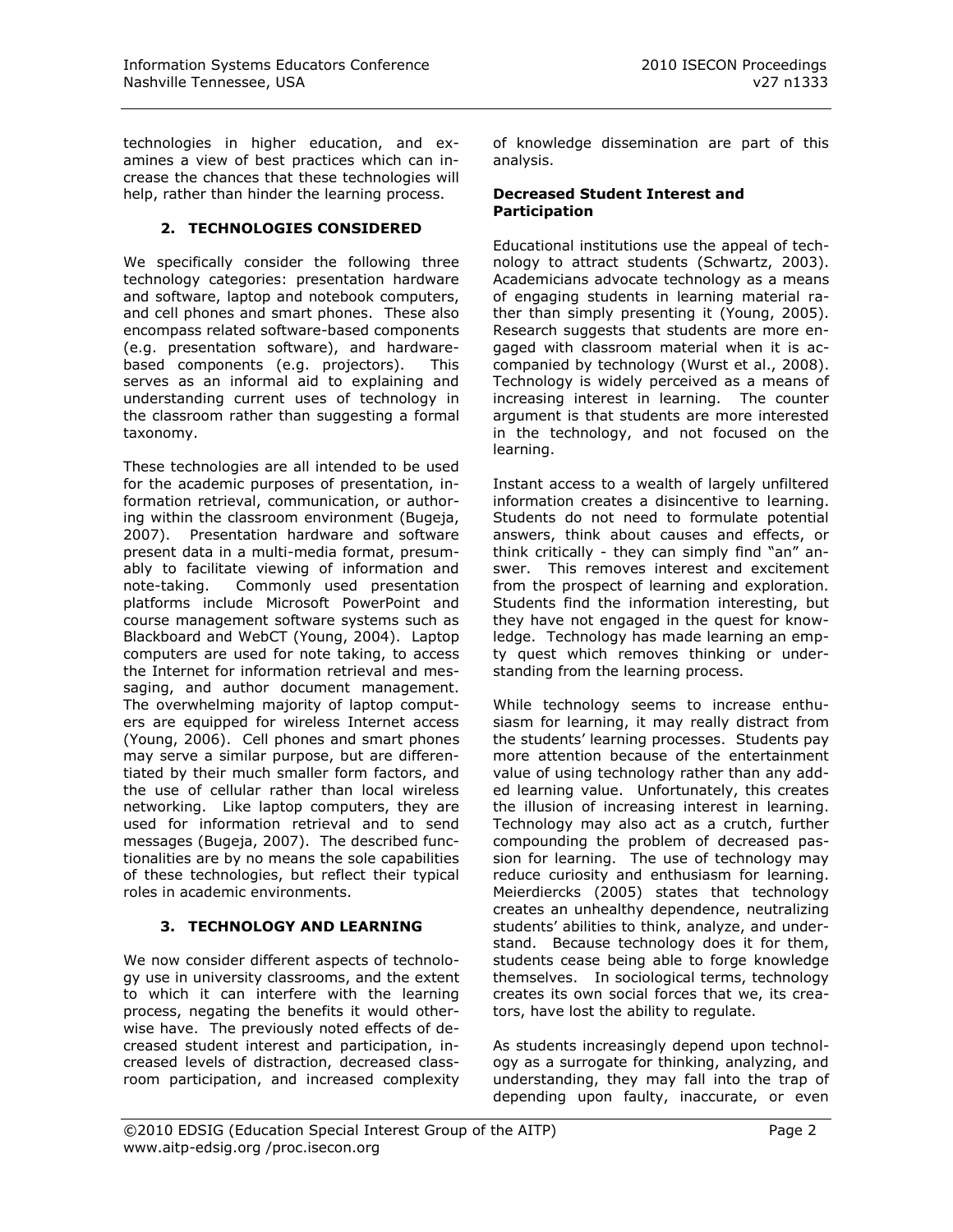malicious sources (e.g. Wiki-based). This may not only hinder the learning process, it may negate what students have already learned.

As with virtually every technology adoption model, educational technology ultimately possesses its dark side. While all students and learning environments may not fall prey to the trap of decreased interest in learning, or excess dependence on technology, these dangers clearly exist. It seems unlikely that all students will lose their ability to think and reason for themselves as a consequence of technology, but such arguments raise credible concerns about the role technology has in education. Traditional learning occurs under the guidance of instructors who present accurate and reliable information, promoting investigative activities. This is the very definition of pedagogy. Uncontrolled access to information (both reliable and unreliable) may change this process dramatically by shifting the locus of learning control away from the competent instructor to unknown resources that are easily accessible with modern technology. Technology-augmented learning may rapidly tend towards androgogy, synonymous with educational anarchy in environments where students are not yet qualified to be peers.

## **Increased Distractions**

Many educational institutions require students to use mobile computing technologies, presumably as a means to improve the learning experience. Representative examples would include Seton Hall (Collins, Easterling, Fountain, & Stewart, 2004), Temple (Wurst et al., 2008), and the Darden Graduate School of Business at the University of Virginia (Leibowitz, 1999). This is increasingly common at the secondary education level as well. Presumably, students and faculty will use information technologies to enhance communication, collaboration, and understanding (Collins et al., 2004). Unfortunately, besides interfering with student interest in learning, technology has the potential for significant distraction, which has a negative effect on the very areas it was intended to improve.

Technology in learning environments requires multi-tasking. In pre- or non-technology environments, students have had a single, interactive resource (the instructor) and various passive resources (texts, handouts, etc.). Technology introduces several additional interactive information resources that have the potential to draw student attention away from learning objectives.

Humans have a finite capacity to process information. Dealing with concurrent sources of information can create cognitive overload, resulting in distraction (Fried, 2008). Multitasking and multiple information sources greatly increase the likelihood that humans become distracted, shifting their attention from one source to another and not giving certain sources the attention that they deserve. Fried (2008) notes that when attention is divided and attention demands exceed capacities, task performance suffers. Indiscriminately adding technology into the classroom mix may cause students and instructors alike to become distracted from the intended task at hand: learning.

Unfortunately, technology distraction and its effects are not limited to immediate users and may spread to anyone in the vicinity. Fried (2008) suggests that laptop use in the classroom is more likely to cause distraction than other common sources of disruption such as private conversations, students entering and/or leaving a class environment, or the time of day. The nature of certain devices invariably allows for observation and potential interaction by indirect users or observers. When students engage in non-academic activities with technology, others nearby will almost certainly notice. This draws attention away from the intended activity. Students may actively share disruptive activities, such as an amusing image or message (Schwartz, 2003). Similar opportunities exist with text pagers, cell phones and smart phones which, apart from ringing and going off in class, allow messaging and Internet browsing (Bugeja, 2007). Even a moderate number of such devices in a single classroom may severely disrupt the normal flow of information from instructor to student.

Distractions in classrooms are nothing new. Students have always talked, passed notes, daydreamed, slept, or just doodled (Bugeja, 2007). However, technology greatly increases the potential and opportunity for disruption, as well as the potential to spread to others. In the past, students might have been limited to a relatively small number of distractions; however, this number has exploded. A single technological device brings many more distrac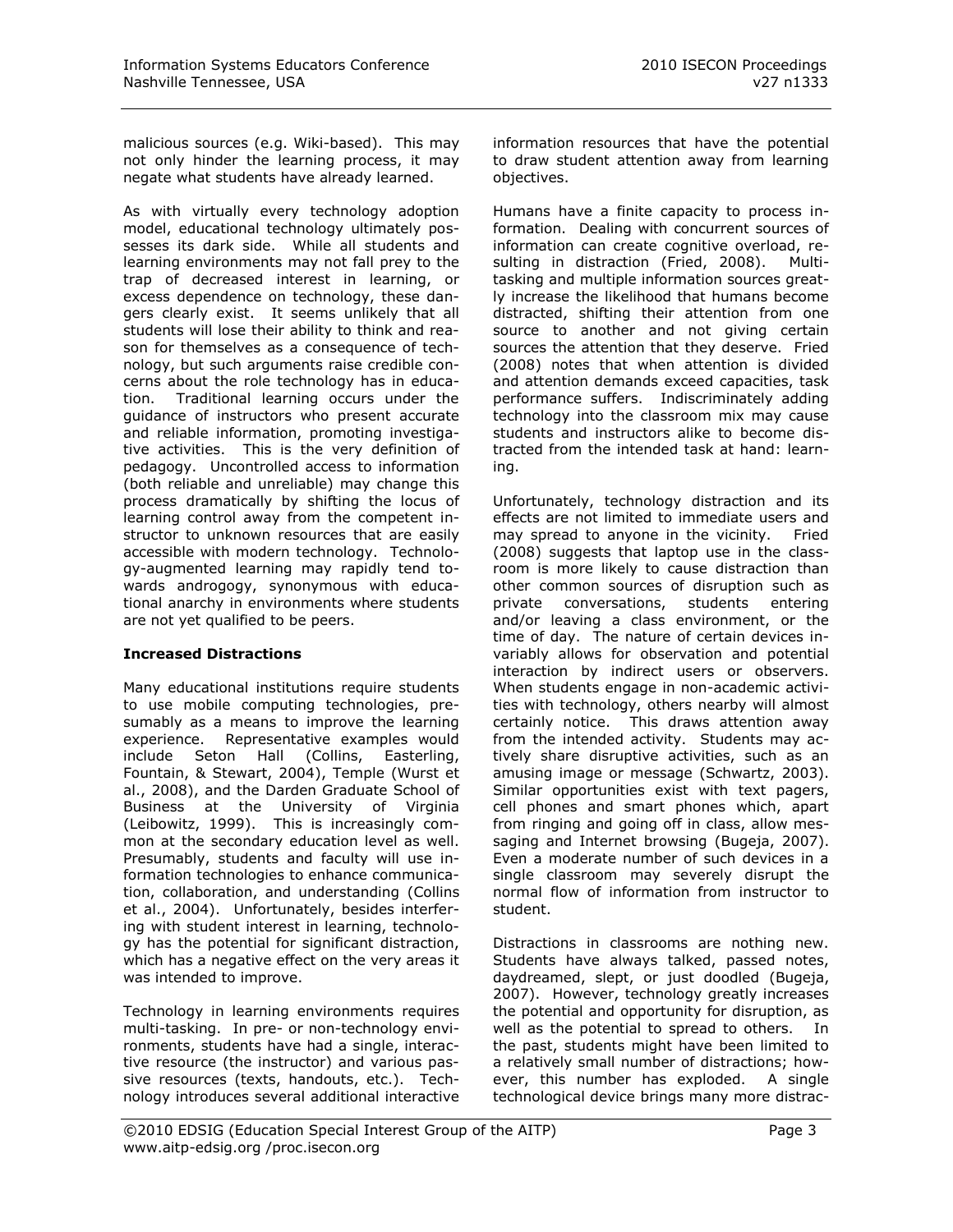tions to the classroom now than any other single item. Students may now play hundreds of games, check e-mail, chat, and view photos, and they can watch full-length movies (Schwartz, 2003). There is a concern that we have provided students with a multimedia contraption and a challenge to remain focused on learning (Meierdiercks, 2005). Instructors who once enjoyed the luxury of a relatively captive audience now must frequently compete for attention with something highly entertaining, and often lose.

The presence of interactive technologies in teaching environments makes increased distraction inevitable. The necessity of multitasking, an increased number of information sources, informational content, the technology itself, or other people using it, all serve to make the learning environment more complicated. Distractions have always existed, but technology pushes the limit, preventing students from paying attention when they should. Many claim that technology may be sufficiently controlled to prevent distraction from corrupting the learning process (Young, 2005), but there is a constant threat that students will find alternative uses for the technology more compelling or entertaining than the topic at hand. When this occurs, it affects not only one individual, but all others in range. Technology cannot always be thoroughly controlled and focused on educational objectives. This introduces widespread opportunities for deviation from the primary educational objectives.

## **Decreased Classroom Participation**

Increased technology-based distraction in the classroom is negatively correlated with classroom participation. Many universities have invested heavily in smart classrooms which feature high-tech components in hopes of creating more interactive and enriching learning environments (Schwartz, 2003). Such environments are believed to be more conducive to constructivist teaching methods, an instructional paradigm emphasizing the ability of a student to construct unique mental representations of material rather than recording and remembering it (Wurst et al., 2008). These environments are allegedly more active, dynamic, and collaborative than their conventional counterparts. Technology usage would be expected to complement this model (Wurst et al., 2008). Unfortunately, neither traditional nor constructivist environments are immune to the adverse effects of technology. Indeed, constructivist environments may be at greater risk due to the focus on technology-facilitated collaboration. Instructors in both types of environments are witnessing the adverse effects of technology on student participation.

Student participation typically enhances the learning process by promoting new ideas and fostering critical discussion. It also gives instructors feedback on student comprehension of course material and progress. However, Professor Dennis Adams at the University of Houston grimly notes the dark side of technology:

You can be in the front of the classroom and your hair could catch on fire and they"ll never see it because their eyes are glued to the 14-inch screen at the end of their nose (McWilliams, 2005).

Technology distraction can cause students to miss the "give and take" of exchanging ideas via discussion (Schacter, 1999). Such discussions are fundamental to understanding content and developing thinking skills. However, simple technology distractions are not the only obstacle to participation. June Entman, a law professor at the University of Memphis, states that laptops in the classroom create a wall of vertical screens that hampers the flow of discussion between the instructor, the class, and among the students (Young, 2006). Mobile technologies may create physical, as well as logical, barriers to participation. However, rather than removing the barrier, technology remains because of its perceived value. This persistent barrier to participation and learning should at least raise concern regarding the universality of technology in learning environments.

In addition to missing important classroom discussion and information interchanges, lack of student participation affects instructor control of the classroom. Kenneth Brown, a professor at the University of Iowa business school, notes that even in larger lecture classes the instructor is very sensitive to whether people are paying attention, and uses that information for appropriate delivery of the material (Young, 2006). If student attention is focused on technology rather than instructors, valuable feedback regarding instructional effectiveness is lost. Lack of participation makes it harder for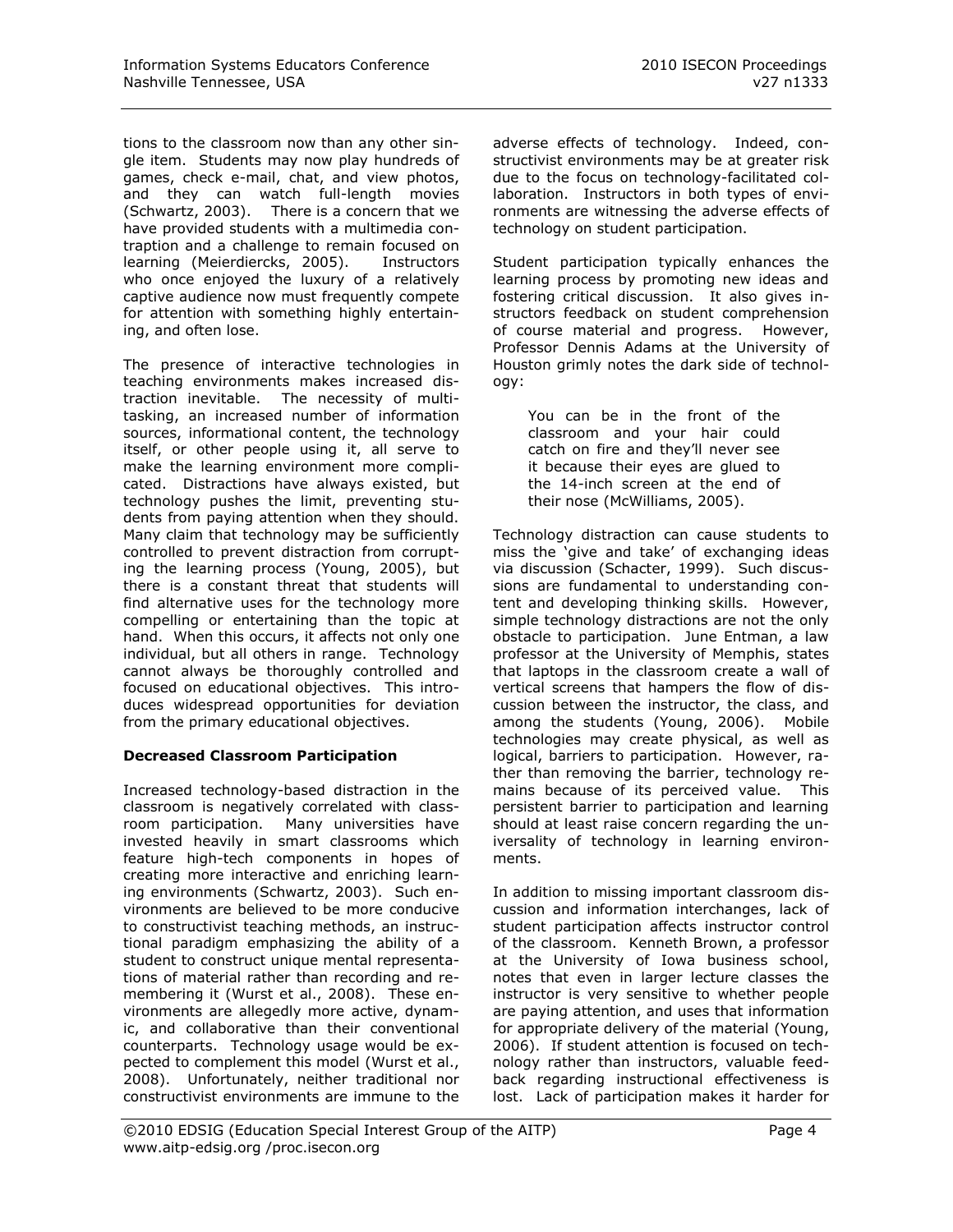instructors to "read" a classroom and determine how to proceed. For example, students may clearly understand presented material, but impaired feedback due to technology distraction may skew instructor perceptions, reducing instructor efficiency, effectiveness, or both. This becomes a vicious circle as students subsequently find the instructor's presentations boring or repetitive.

As previously noted, constructivist learning environments encourage investigation of topics with high levels of collaboration and cooperation, with instructors providing directions and guidance, as opposed to dictating information (Wurst et al., 2008). A study at Temple University considered the effect of laptop computer usage in the classroom on constructivist activities. The use of laptops presumably would allow students to instantly retrieve information which would be helpful for classroom discussion and activities (Wurst et al., 2008), and this would enhance constructivist teaching. Contrary to expected outcomes, laptop computer usage did not increase constructionist activity in the classroom, and may in fact have significantly reduced it (Wurst et al., 2008). The surprising findings of this study suggest that, despite the ability of technology to provide instant information which could be used to promote learning, it does not necessarily do so. One student interviewed during the study (Wurst et al., 2008) indicated that the laptop environment was beneficial to learning but it did have its drawbacks. Specifically, it was hard to pay attention when able to email friends or talk to them online while in class. Undoubtedly, the student noticed that while information accessible via the laptop was helpful, it caused classroom attention and participation to suffer.

The potential for technology enhanced processes is not always realized. Technology has the potential for positively influencing classroom discussion and participation. However, students frequently fail to learn from and participate in classroom discussion and activities when technology intervenes. Instructors are unable to get proper feedback from students about how to conduct the class. Students frequently prefer interacting with technology to participation in their classroom environments. Data from the field suggest that technology diminishes classroom participation, increasing the difficulty for instructors to obtain feedback required to tailor their teaching to the classroom environment.

#### **Increased Complexity of Knowledge Dissemination**

Using technology in higher education increases the complexity of learning, due to the complexity of the technology, and the ambiguity concerning its benefits. Traditionally, instructors have used blackboards (or whiteboards) and overhead projectors in order to convey information to their students.

The proliferation of technology has manifested itself in a larger scale use of more technically sophisticated methods such as animated PowerPoint presentations, Blackboard coursemanagement software, and interactive websites (Young, 2004). Widely touted as the way of the future, these changes are not necessarily resulting in improved outcomes. The use of such technologies inherently complicates a process which had previously been quite direct and simple. A problem domain once limited to a lack of chalk or an eraser, or a dried out transparency marker, now includes malfunctioning technology, forgotten passwords, slow login times, version incompatibilities, and complicated presentation software.

Other than student laptop computers, another of the ubiquitous technology components is the video projector hooked up to a computer station with presentation graphics software. The undisputed leader of this market segment is Microsoft PowerPoint. Originally developed for commercial and business use, PowerPoint quickly displaced the previous de facto academic standard, Harvard Graphics, and is the preferred method of visually presenting information in the classroom (Szabo & Hastings, 2000). PowerPoint allows for the display of text, graphics, and multimedia content to illustrate points, organize lectures, and generally disseminate information to the occupants of a classroom or conference room. Such presentations are generally well received by students. Research by Bartsch and Cobern (2003) indicates that students prefer such presentations to the use of traditional (static) overhead transparencies and the blackboard. Unfortunately, research regarding the effectiveness of PowerPoint presentations with respect to learning outcomes has been inconclusive. Szabo and Hastings (2000) found positive effects upon learning performance, Bartsch and Co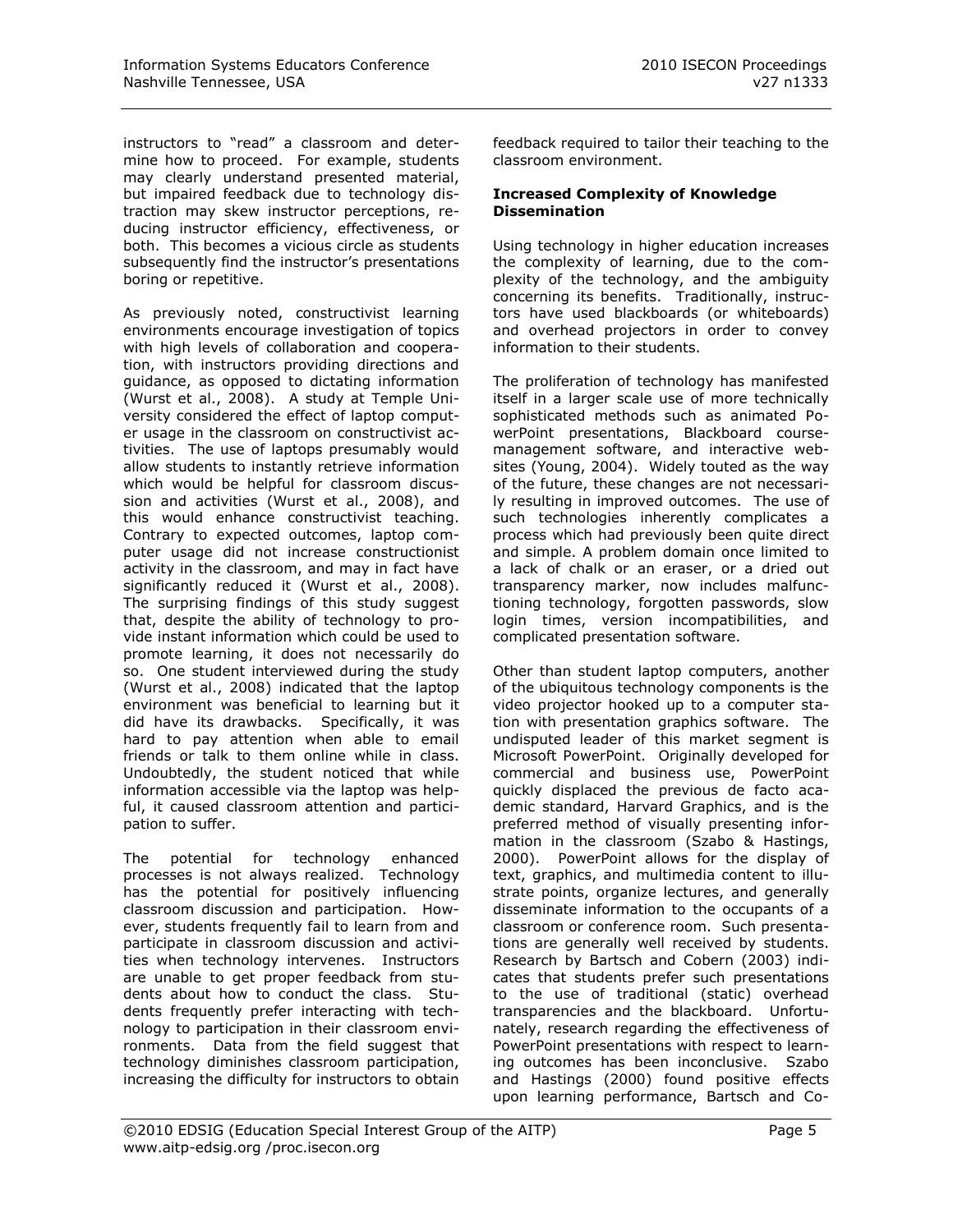bern (2003) contradict their findings. Power-Point presentations do not have a universally positive effect on outcomes, otherwise these conflicting results would not be observed. There is the grim sarcasm that the use of PowerPoint lowers the effective IQ in a room (Tufte, 2003).

With very few exceptions, students *prefer* PowerPoint presentations over other traditional forms of presenting material due to their interest in the technology itself – not because of the positive effect it has upon their learning. Szabo and Hastings (2000) caution that PowerPoint should not be viewed as a replacement for the blackboard, but rather as an efficient auxiliary medium, otherwise, it will only serve to entertain - rather than educate - students. It seems clear that this situation must occur frequently for such disparate results to be found by multiple studies such as those discovered by Szabo and Hastings (2000) and Bartsch and Cobern (2003). PowerPoint and similar software packages do not provide the benefits to learning so often attributed to them.

While presentation software muddles the question of benefits to learning outcomes, it also unnecessarily complicates the learning process. Multimedia presentations often fall victim to a widespread practice known as "PowerPoint abuse" (Young, 2004). The ability to create presentations does not necessarily mean that they are interesting or helpful to learning. Simply copying lecture notes into presentations without adapting or organizing them may actually diminish their value. Alison Lesht, a student at Connecticut College, expressed dislike for her professor's presentations saying, that her professor: "would write on the PowerPoint slides complete sentences, which she would then read. It didn"t really add anything to the lecture. It just made everything more complicated and convoluted" (Young, 2004).

In addition to poor construction, presentations often lack interactivity. Most presentations are very static and are simply displayed without the ability to modify them easily, contrasting with overhead projector transparencies which can be easily annotated and marked up. Such changes and additions to notes or diagrams may be very helpful for illustrating points or enhancing student understanding. PowerPoint presentations offer no such convenient feature. Multimedia software presentations may be

posted on class websites or course management systems. While seemingly helpful, this can reduce both attendance and focus on class materials. PowerPoint may allow students to disengage instead of becoming more engaged in the topic being covered (Young, 2004), potentially contributing to decreased classroom participation as previously discussed. Multimedia software presentations introduce additional complications to the learning process that may reduce their actual value. Like many other educational technologies, improper use will cause far more harm than good, and is usually overlooked by advocates of the technology in question.

Aside from poorly constructed presentations, technological malfunctions often prevent effective use of technology in the classroom. Wrienne T. Mitchell, a student at Ohio University, admitted that it becomes distracting when sitting in a class for only an hour, and 15 minutes of that time is spent with the professor tracking someone down to make the technology work (Young, 2004). While malfunctions do not render technology completely useless, they serve to complicate and annoy both students and instructors. Since no technology will work perfectly all the time, complexities and annoyances associated with problems are worthy of consideration. With students less interested, more distracted, and less participatory than ever before, time wasted on technological malfunctions becomes critical, and the potential burden on the classroom learning experience must be weighed against the asset value of any instructional technology.

A recurrent theme in academics is that simple things should remain simple, while accomplishable things become doable. Complexity does not always indicate a problem, but use of technology in education has clearly demonstrated a potential to inject excess and avoidable complexity into the mix. While higher education has collectively pushed an aggressive technology agenda, it seems that less concern has been given to how much student learning actually benefits from this, or that negative results are being disregarded for various reasons. While students certainly prefer technology in the classroom, it may not be providing the best learning experiences and outcomes.

Despite numerous applications where benefits are self-evident, technology is not a panacea. We now turn our attention to considerations of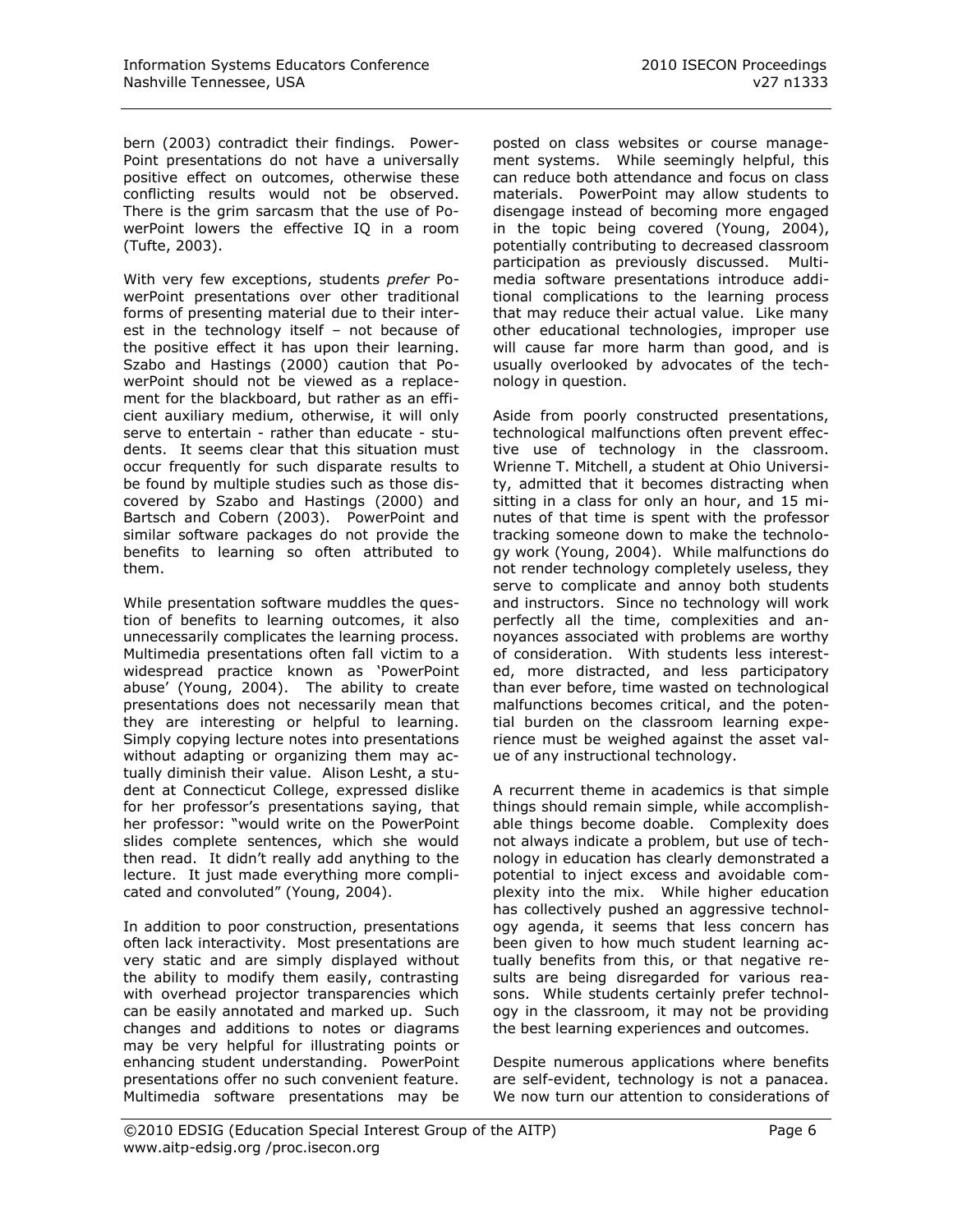identifying where and how technologies should be deployed to maximize their intended benefits.

#### **4. EDUCATION TECHNOLOGY BEST PRACTICES**

With millions of dollars spent on high-tech campuses (Bugeja, 2007), and more people using mobile devices than ever before (Schwartz, 2003), the use of high technology in higher education is well entrenched and will not be disappearing anytime soon. Large investments and long-term commitments guarantee a technology presence. Since technology brings a host of potential benefits and potential shortfalls to the table, the best practices for the optimal use of technology will be some form of informed compromise.

The "silver bullet" technology does not and will most likely never exist. Appropriate technologies should always be drawn from a set of candidates on a contingency basis. Institutions and instructors must learn to exploit the strengths of technology while mitigating the risks. Bluntly shouldering unpopular technology out of the way may work for a time, but this will mask rather than solve the problem. A complete ban on technology in the classroom is inappropriate, and would simply result in justifiably outraged students (Read, 2006), as well as negatively affecting learning processes for which the technologies are appropriate. The proper solution requires managing technology and its risks, to maximize value added for the learning process. In order to accomplish this, certain practices and methods can be followed. We now consider selected strategies as the basis for investigation and further discussion, noting that our selections are a potentially incomplete set.

One key to using technology successfully is actually using it to solve an identifiable problem. Robert Zemsky, chairman of the Learning Alliance for Higher Education mentions that no one had identified the problem that e-learning was expected to solve. This is counter to the core principle that a problem must be identified to apply a technology solution (Bray, 2007). Technology should be used for a very specific purpose. Many technology vendors classify themselves as solution providers, but a generic "solution" in search of a "problem" may represent an even larger problem in the making. Rather than trying to replace a working

model, technologies should be used to enhance existing models suffering from problems appropriate for the technologies.

As an example, Zemsky comments on the purpose and intent of the Internet as a wonderful distribution system - a communications device - not a learning device (Bray, 2007). Although the Internet may be used in learning environments, it does not make learning occur. This may make technology very useful for some environments, such as virtual classrooms which tie together physically distanced professors and students (Young, 2005), but it does not benefit all classrooms. In the case of the virtual classroom, technology solves the problem of connecting people across long distances and allowing them to communicate as if they were in close proximity. However, if they are already in close proximity, it can add layers of unnecessary procedural complexity and communications overhead, rendering the learning environment less effective.

Unfortunately, it is not easy to determine whether technology actually solves a problem. Carol Twigg from the National Center for Academic Transformation suggests that the critical idea is to figure out what techniques really do improve student learning, be they software or a particular teaching style (Young, 2005). The key to successfully integrating technology into the classroom rests upon determining the appropriateness of its presence, and the specific functions it should perform when present.

In addition to using technology to solve actual problems, institutions must be made collectively aware of when and how to appropriately utilize technology. Without such awareness, instructors will continue to waste class time fumbling with projectors or software, or devoting too much time to teaching students some quirky Web tool at the expense of delivering course material (Young, 2004). Technology training sessions for educators tend to focus on technical and mechanical aspects of the technologies rather than maximizing technological effectiveness (Young, 2004). Training would be more useful if focused on strategies which maximize technology effectiveness in the learning process. Technology by itself will not enhance learning. It must be used correctly to do so. According to Howard J. Strauss, technology-outreach coordinator at Princeton University: "what we really need instead of smart classrooms is smart teachers and smart learn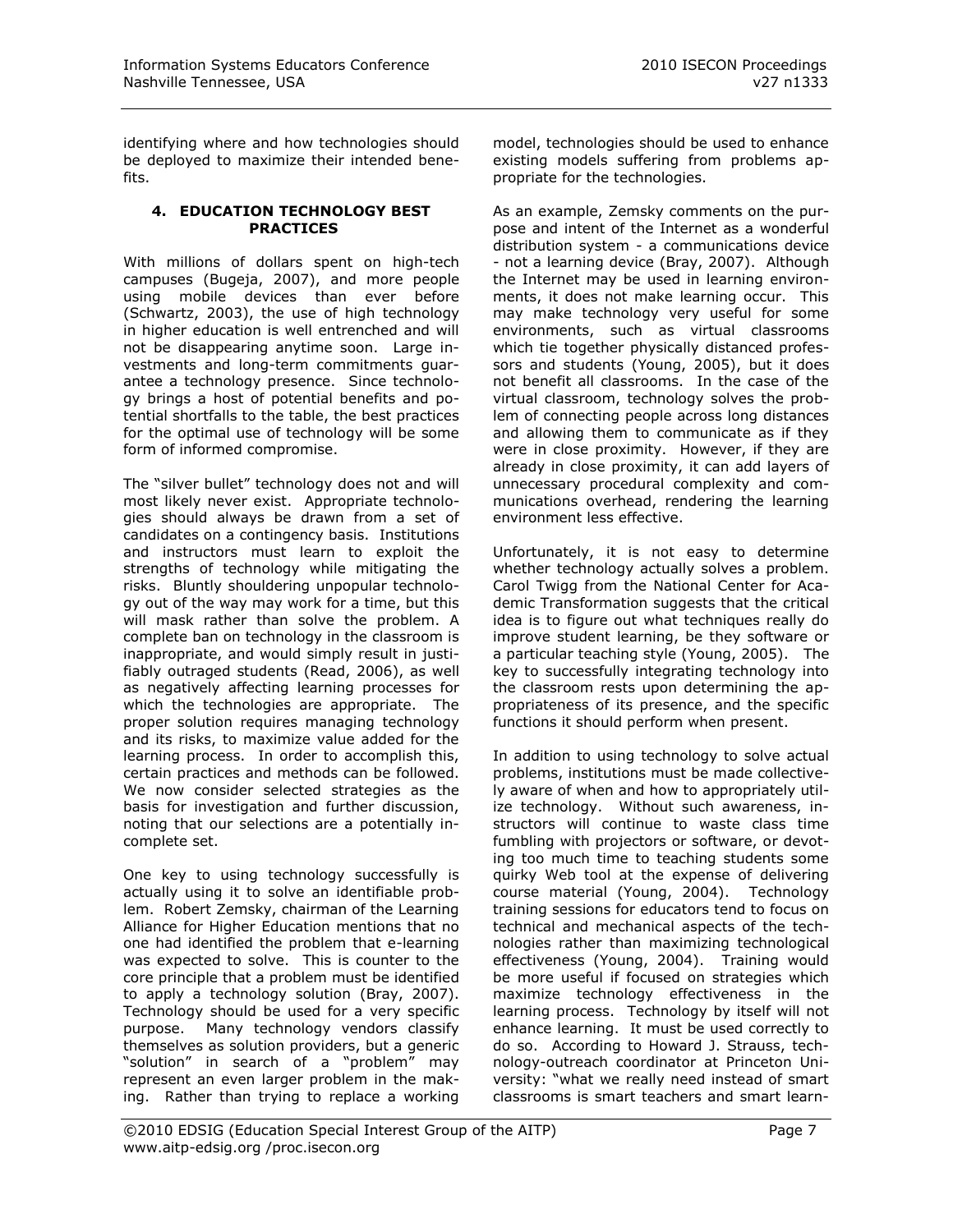ers" (Young, 2004). Instead of having expensive "smart" classrooms which showcase hightech devices, classrooms should feature minimal technology which should only be used if it actually benefits the learning process. Carol Twigg also notes that in situations where technology has been used successfully in the classroom, the key to the success of the course was the faculty members' creativity and ingenuity in the way in which they designed the learning activities for students, rather than a specific device or product (Young, 2005).

Responsibility for successful use of educational technologies rests on the shoulders of the instructor, who is ultimately accountable for learning outcomes. This reality highlights the necessity of proper awareness and understanding of technology use in the classroom. Any hope of using technology to benefit the learning process depends on organizational, as well as individual, awareness of the best ways to utilize it in the classroom. This may be accomplished through training sessions and seminars, and perhaps reducing the levels of technology present in the classroom itself.

Technology must be used at an appropriate time, for solving a real problem, and be managed by instructors. This translates to some general best practices when it comes to technology in the classroom. Among these are keeping lectures interesting and lively to combat the distractions of the technology, setting boundaries on technology use, using technology to communicate rather than teach, using technology only when it functions better than previous methods, and making the decision to cut technology when it interferes with learning. As an example, a short video presentation can be used in lieu of an entire PowerPoint lecture, to illustrate a topic.

Inappropriate techniques would include reading presentation slides verbatim, wasting time fumbling with technology instead of teaching, failing to moderate interactive classroom resources such as chat rooms, failing to set boundaries on student technology use, and using technology simply for the sake of technology. Although by no means comprehensive, these short lists should give the reader a general idea of preliminary steps to take when managing classroom technology use. The successful instructor uses technology only when it actually benefits the learning process, and will be able to mitigate the effects and risks of its use at other times.

Technology misuse can have a profound, negative effect on the learning process. However, because of its ubiquity and heavy investment, most universities and students are unlikely to forego its use. Consequently, effective technology management is needed to insure that technology adds rather than detracts value from the learning process.

Value-added technology management uses technology for solving specific problems, not simply because it has already been acquired. It applies the right tools to the right tasks, rather than attempting to shape problems to fit the tools on hand. Awareness of how to properly use technology is essential. Following certain best practices and avoiding others can be very helpful in managing technology in the classroom. In general, these will involve increasing interest in the learning material itself, while playing down technology, and ensuring that it does not distract students from the material at hand. Although institutions could ban technology, the learning process will benefit more from using it in those situations when appropriate. The error many institutions have made is to believe the fallacy that technologies are universally beneficial. The ideal solution is an enlightened compromise. This compromise mandates a better understanding of when and how to use technologies in the classroom. Student understanding of their roles in this process may increase their cooperation and the appreciation for the proper use of technology to enhance their learning experiences.

#### **5. IMPLICATIONS FOR FUTURE RESEARCH**

Current research lacks definitive proof that technology enhances the learning process. While the issue of whether or not technology belongs in the classroom may continue to be debated, it seems likely that it will never be absent. Therefore, additional research should focus on identifying strategies and methods that allow it to be utilized more effectively in the classroom.As previously noted, the key to successfully integrating technology into the classroom depends upon the appropriateness of its use, and the specific function it should perform. Future research should pinpoint situations where it is appropriate, and the function that it could serve in such a situation. Com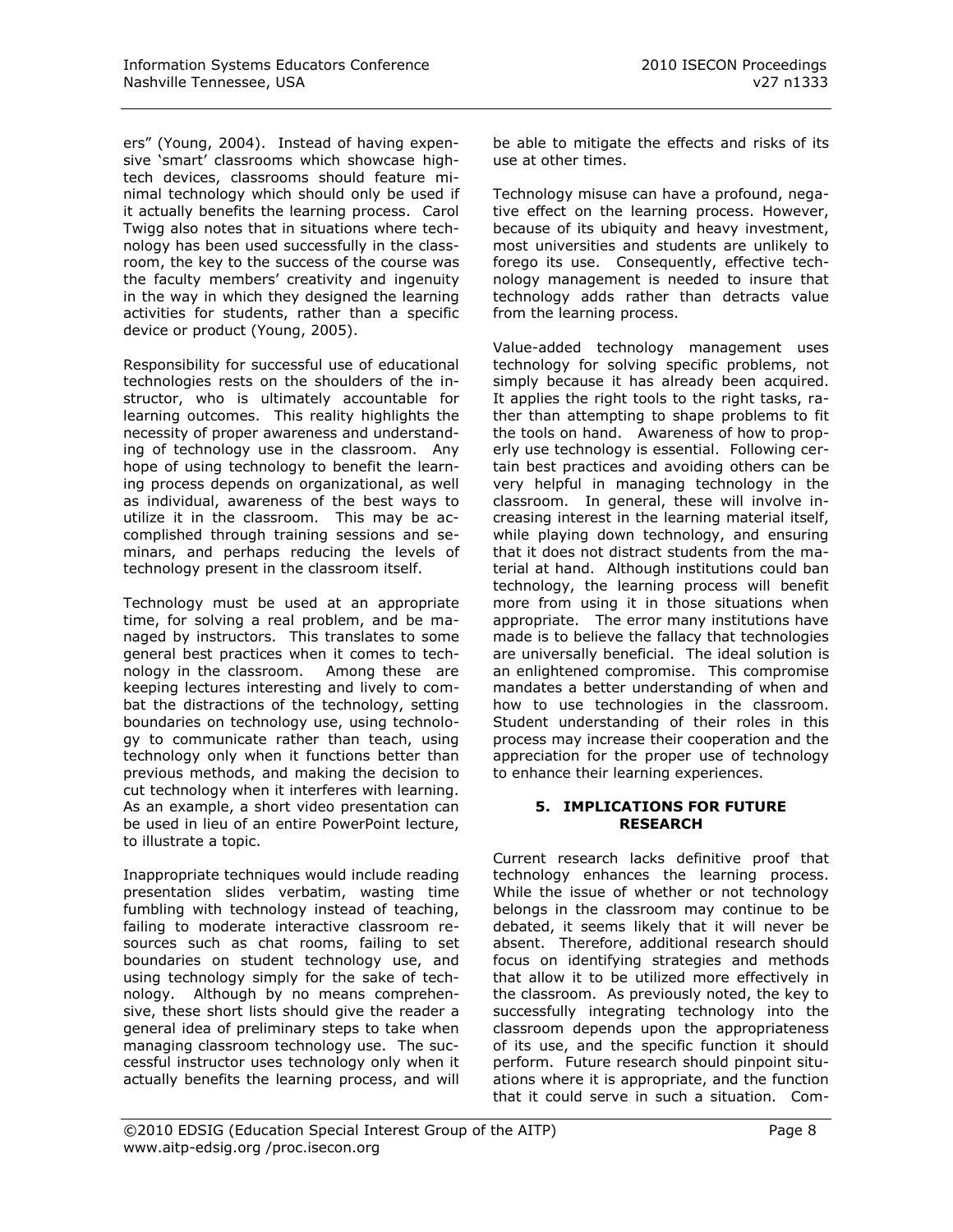parisons between current general practices, and specific strategies would be useful.

The current state of technology in education has come to pass largely due to an assumption of benefits. These assumptions have led to unrestricted and unquestioned adoption across all aspects of education, the belief that more is better. This may have occurred due to a lack of understanding or a lack of general knowledge. In order to rectify this situation, instructors should be given specific guidance on practices and strategies which provide the greatest value to student education. Workshops and seminars may be helpful in accomplishing this goal. However, the value of such efforts would be diminished without academia having a complete picture of how technology can be most effectively deployed.

#### **6. CONCLUSION**

Changes associated with technology in education are often assumed to be positive, and in the best interests of the student. However, there are many hidden risks associated with technology use. It would be naive to suggest that technology should be completely removed from the classroom. On the other hand, it is clear that technology must be properly managed and moderated in order to mitigate the negative aspects and bolster the positive ones. Some of the risks associated with the use of technology in education are those of decreased interest in the learning material, increased distractions, decreased classroom participation, and increased complexity of learning and teaching. Proper management and control of the technology in education can help to manage these risks. Technology should be used only when it serves a specific purpose or solves a particular problem. Simply using technology because it is "cool" or popular results in entertainment rather than lasting educational value. Awareness of the potential problems that indiscriminate use of technology can cause in the classroom can help create a mind-set that makes technology an asset to learning rather than a liability.

## **7. REFERENCES**

Bartsch, R. A., & Cobern, K. M. (2003). Effectiveness of PowerPoint presentations in lectures. *Computers & Education* , 77- 86.

- Bray, S. H. (2007, January 5). *E-Learning: Successes and Failures.* Retrieved January 24, 2010, from The Chronicle of Higher Education: http://chronicle.com/article/E-Learning-SuccessesF/33193/
- Bugeja, M. J. (2007, January 26). *Distractions in the Wireless Classroom.* Retrieved January 24, 2010, from The Chronicle of Higher Education: http://chronicle.com/article/Distractionsin-the-Wireles/46664/
- Collins, J. J., Easterling, J., Fountain, E. J., & Stewart, H. (2004). Impact of Mobile Computing on the Learning Environment: A Case Study at Seton Hall University. *Journal of Computing in Higher Education* , 128-149.
- Fried, C. B. (2008). In-class laptop use and its effects on student learning. *Computers & Education* , 906-914.
- Leibowitz, W. R. (1999, December 17). *Colleges Start to Ask Whether Students Should Use Laptops in Tests.* Retrieved January 24, 2010, from The Chronicle of Higher Education: http://chronicle.com/article/Colleges-Startto-Ask-Wheth/19214/
- McWilliams, G. (2005). The Laptop Backlash; Wireless Classrooms Promote Messaging and Web Surfing, Not Learning, Professors Say. *Wall Street Journal* , B1.
- Meierdiercks, K. (Spring 2005). The Dark Side of the Laptop University. *Journal of Information Ethics* , 9-11.
- *Merriam-Webster's Collegiate Dictionary* (11th ed.). (2008). Springfield, Massachusetts: Merriam-Webster, Incorporated.
- Read, B. (2006, April 7). *A Law Professor Bans Laptops From the Classroom.* Retrieved January 24, 2010, from The Chronicle of Higher Education: http://chronicle.com/article/A-Law-Professors-Bans-Laptop/29048/
- Schacter, J. (1999). *The Impact of Education Technology on Student Achievement.* Santa Monica, California: Milken Exchange on Education Technology, Milken Family Foundation.
- Schwartz, J. (2003, January 2). *Professors Vie With Web for Class's Attention.* Retrieved February 7, 2010, from The New York Times:

http://www.nytimes.com/2003/01/02/tech nology/02WIRE.html?scp=1&sq=Professors %20Vie%20With%20Web%20For%20Clas s%27s%20Attention&st=cse